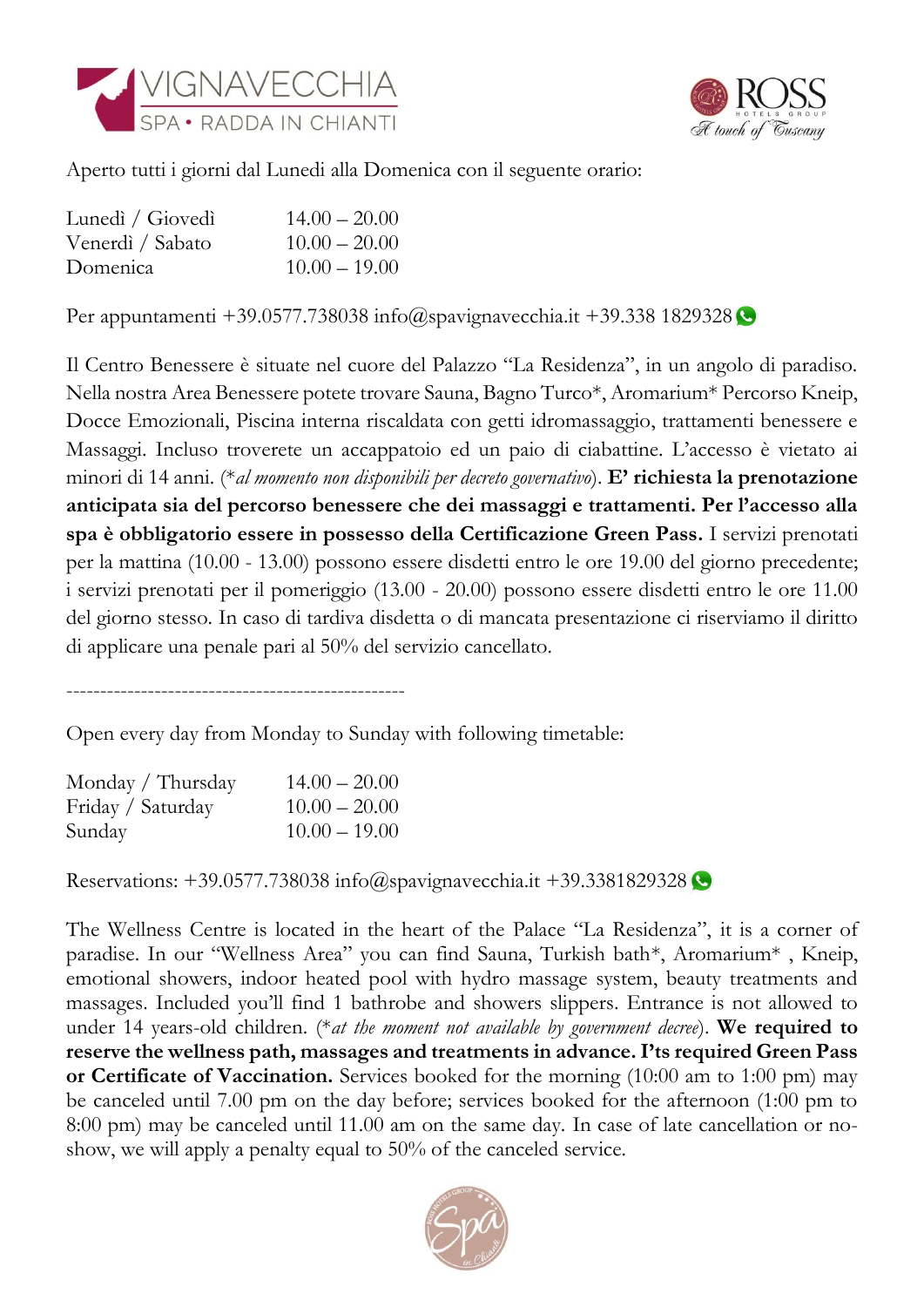#### **PERCORSI BENESSERE Wellness Path**

#### **PISCINA IDROMASSAGGIO, SAUNA, BAGNO TURCO\*, AROMARIUM\*(\*al momento non disponibili), DOCCE EMOZIONALI, KNEIPP, FONTANA DI GHIACCIO - Accappatoio e ciabattine inclusi**

Heated Pool with Jacuzzi, Sauna, Turkish Bath\*, Aromarium\*(\*at the moment not available), Emotional Showers, Kneipp, Ice Fountain – *Bath robe and slippers included*

| <b>Ospiti Esterni</b> – Not Hotel Guest (1 ora e 30min/ 1 hour and 30min) | $30 \text{ } \in$ |
|---------------------------------------------------------------------------|-------------------|
| <b>Ospiti Hotel</b> – Hotel Guest (1 ora e 30min/ 1 hour and 30min)       | 20€               |

### **MASSAGGI Total body Massage**

| <b>ANTISTRESS</b> - Antistress Massage (50min)                        | 75€  |
|-----------------------------------------------------------------------|------|
| $AROMATERAPICO - Aromatherapy Massage (50min)$                        | 75€  |
| <b>ALLA CANDELA</b> - Candle Massage (50min)                          | 75€  |
| <b>CALIFORNIANO</b> - Californian Massage (50min)                     | 75€  |
| <b>INDONESIANO</b> – Indonesian Massage (50min)                       | 75€  |
| <b>DRENANTE</b> - Draining Massage (50min)                            | 75€  |
| <b>DECONTRATTURANTE</b> - Decontracting Massage (50min)               | 80€  |
| <b>TONIFICANTE</b> - Toning Massage - (50min)                         | 80€  |
| <b>DRENANTE EMOLINFATICO</b> – Draining and Cellulite Massage (50min) | 80€  |
| <b>HOT STONE</b> – Hot Stone Massage (60')                            | 90€  |
| $A 4 MANI - 4 Hands Massage (50min)$                                  | 140€ |

### **MASSAGGI LOCALIZZATI Brief and Localizated Massages**

| <b>TRATTAMENTO VISO EXPRESS</b> $-$ <i>Express Treatment (25 min)</i> | 45€ |
|-----------------------------------------------------------------------|-----|
| <b>DEFATICANTE GAMBE</b> – Winding-down legs Massage (25 min)         | 45€ |
| <b>RELAX VISO</b> – Facial relax Massage (25 $min$ )                  | 45€ |
| <b>SCHIENA</b> – Back Massage (25 min)                                | 45€ |
| <b>MANI o PIEDI</b> – Hands or Feet Massage (25min)                   | 35€ |